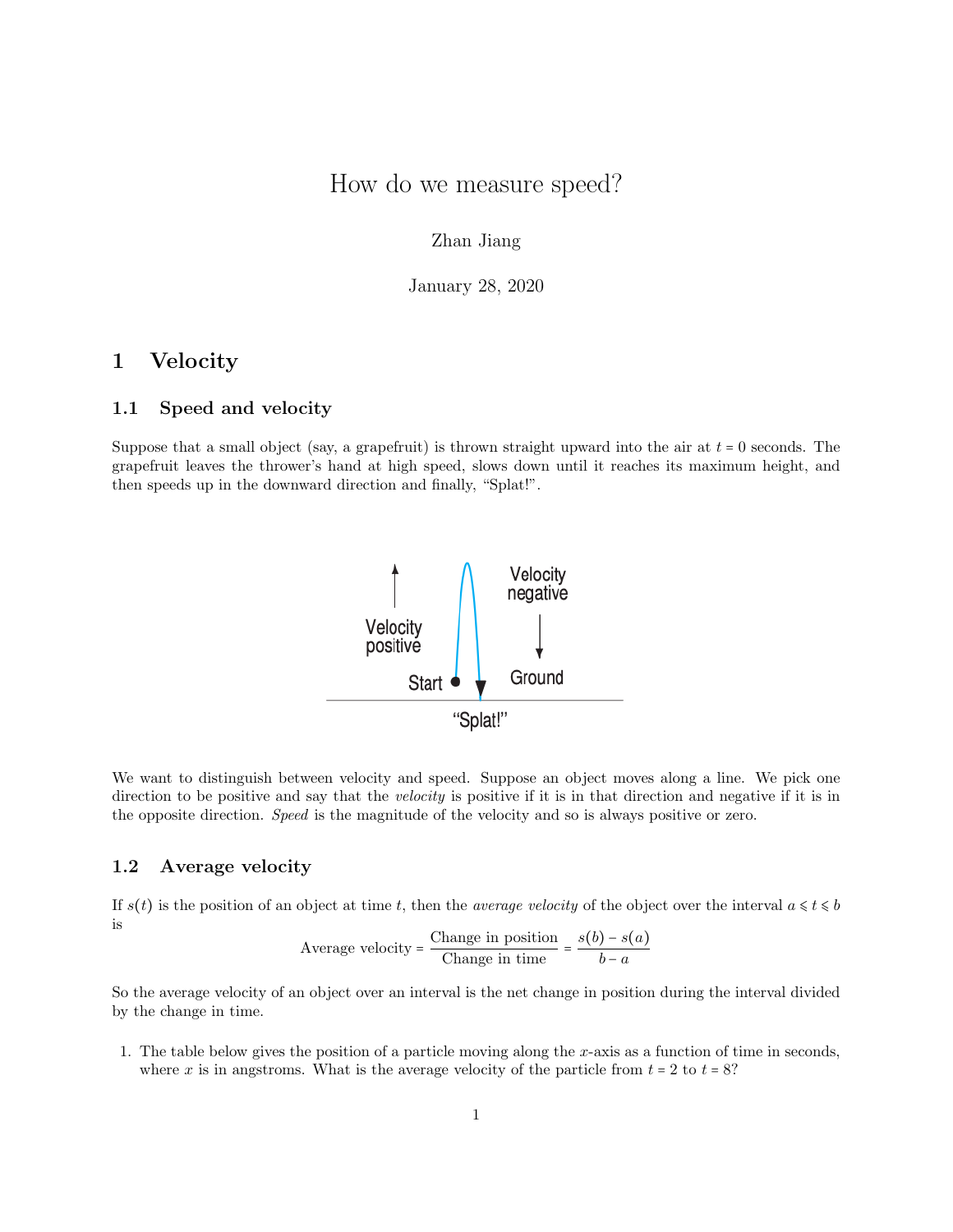| x(t) |  | -6 | -18 |  |
|------|--|----|-----|--|

2. Figure below shows a particle's distance from a point. What is the particle's average velocity from  $t = 0$ to  $t=3?$ 



3. At time t in seconds, a particle's distance  $s(t)$ , in micrometers ( $\mu$ m), from a point is given by  $s(t) = e^t - 1$ . What is the average velocity of the particle from  $t = 2$  to  $t = 4$ ?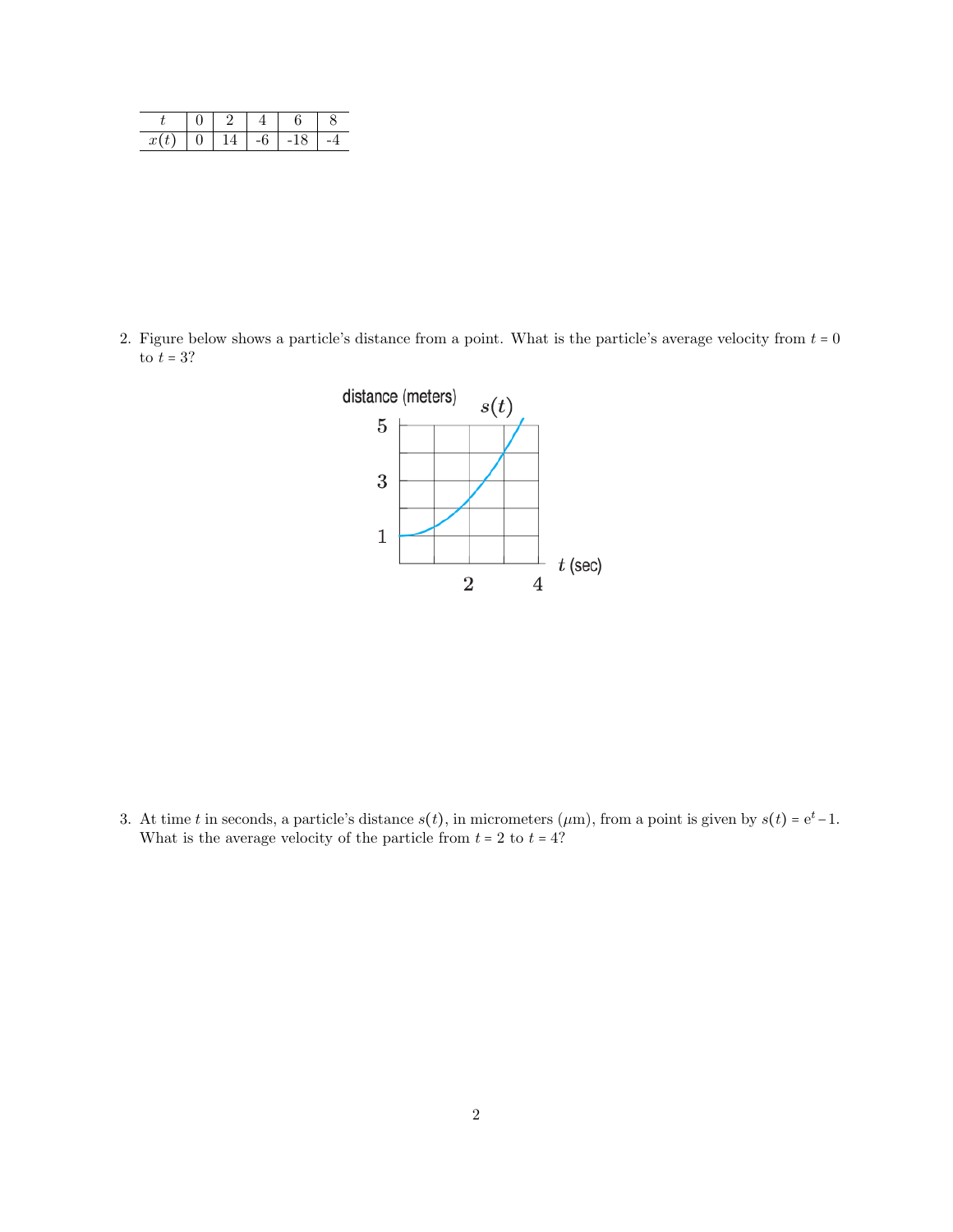#### 1.3 Instantaneous velocity

Let  $s(t)$  be the position at tiem t. Then the *instantaneous velocity* at  $t = a$  is defined as

Instantaneous velocity at 
$$
(t = a) = \lim_{h \to 0} \frac{s(a+h) - s(a)}{h}
$$

So the instantaneous velocity of an object at time  $t = a$  is given by the limit of the average velocity over an interval, as the interval shrinks around a.

- 1. In a time of t seconds, a particle moves a distance of s meters from its starting point, where  $s = 4t^3$ . (a) Find the average velocity between  $t = 0$  and  $t = h$  if:
	- (i)  $h = 0.1$  (ii)  $h = 0.01$  (iii)  $h = 0.001$
	- (b) Use your answers to part (a) to estimate the instantaneous velocity of the particle at time  $t = 0$ .

- 2. In a time of t seconds, a particle moves a distance of s meters from its starting point, where  $s = \sin(2t)$ . (a) Find the average velocity between  $t = 1$  and  $t = 1 + h$  if:
	- (i)  $h = 0.1$  (ii)  $h = 0.01$  (iii)  $h = 0.001$
	- (b) Use your answers to part (a) to estimate the instantaneous velocity of the particle at time  $t = 1$ .

# 2 Graph

## 2.1 Slope of curve

If we zoom in close enough, then the curve will appear to be a line. We call the slope of this line the slope of the curve at the point.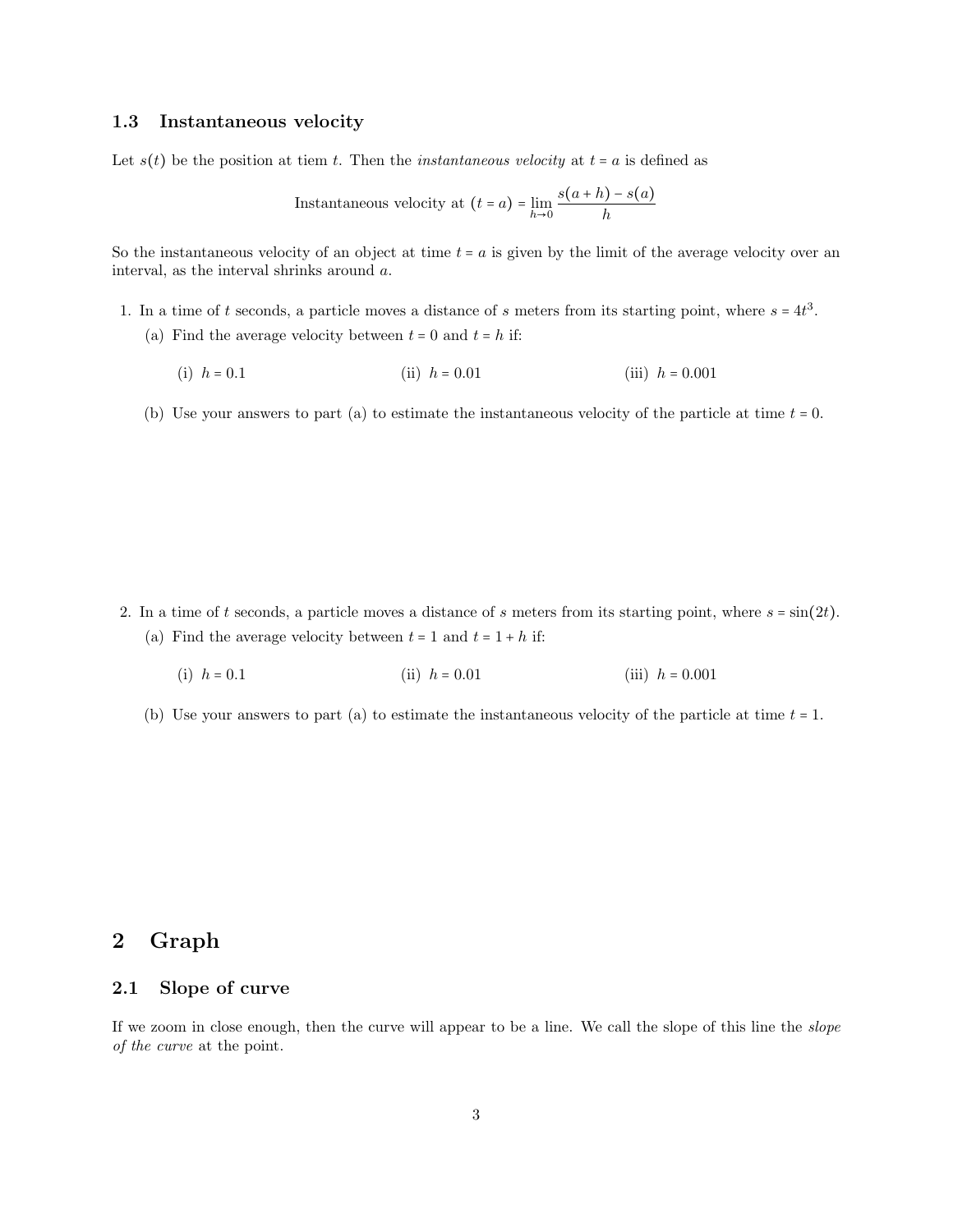

### 2.2 Velocity and slope

If we graph the position function  $s(t)$ , the instantaneous velocity is the slope of the curve at a point. The average velocity over any time interval  $a \leq t \leq b$  is the slope of the line joining the points on the graph of  $s(t)$  corresponding to  $t = a$  and  $t = b$ .



1. Graph below shows  $f(t)$  and  $g(t)$ , the positions y of two cars in feet with respect to time t in minutes.



(a) Describe how the velocity of each car is changing during the time shown.